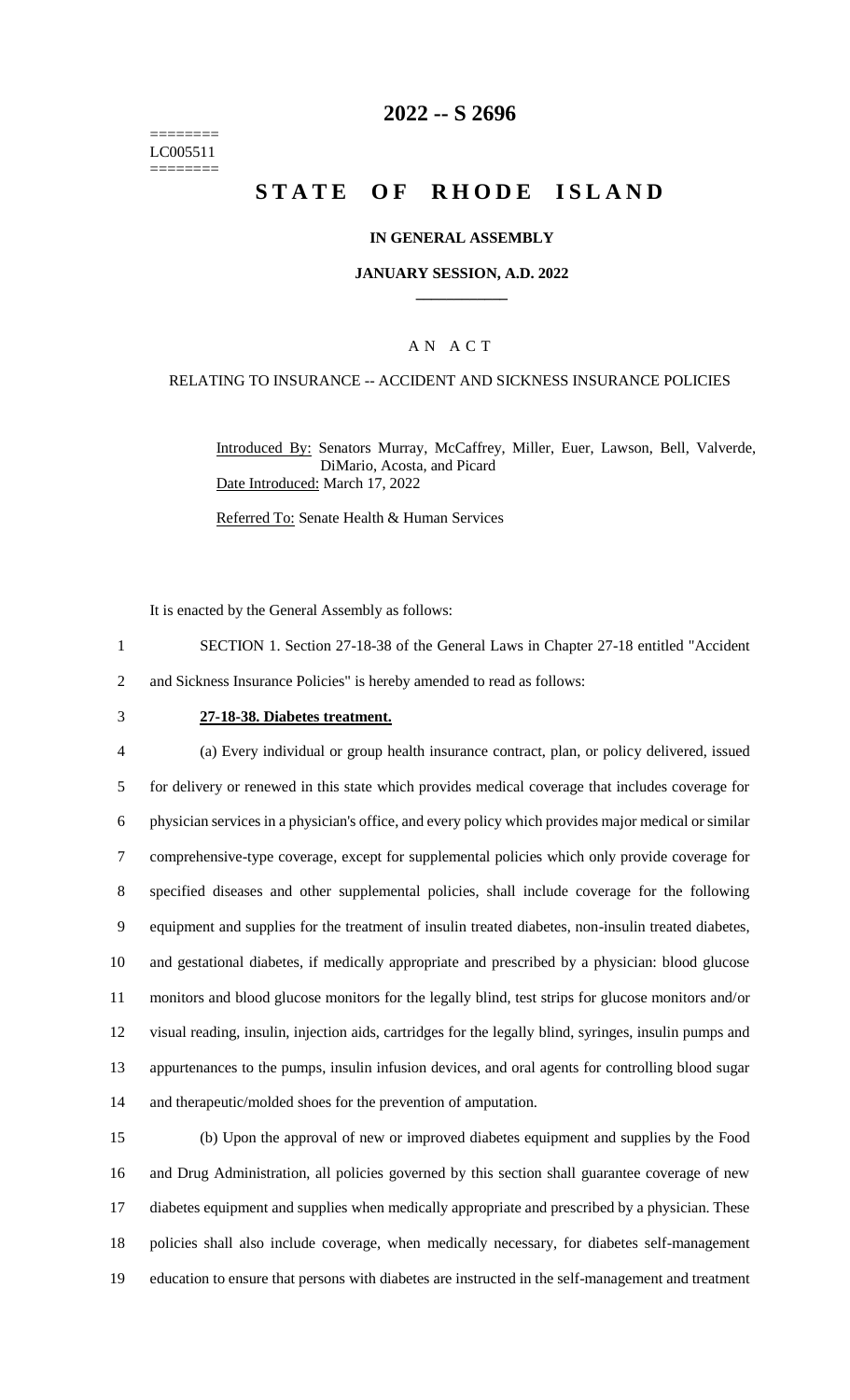of their diabetes, including information on the nutritional management of diabetes. The coverage for self-management education and education relating to medical nutrition therapy shall be limited to medically necessary visits upon the diagnosis of diabetes, where a physician diagnoses a significant change in the patient's symptoms or conditions which necessitate changes in a patient's self-management, or where reeducation or refresher training is necessary. This education when medically necessary and prescribed by a physician, may be provided only by the physician or, upon his or her referral to an appropriately licensed and certified health care provider and may be conducted in group settings. Coverage for self-management education and education relating to medical nutrition therapy shall also include home visits when medically necessary.

 (c) Benefit plans offered by an insurer may impose co-payment and/or deductibles for the benefits mandated by this chapter; however, in no instance shall the co-payment or deductible amount be greater than the co-payment or deductible amount imposed for other supplies, equipment or physician office visits. Benefits for services under this section shall be reimbursed in accordance with the respective principles and mechanisms of reimbursement for each insurer, hospital, or medical service corporation, or health maintenance organization.

16 (d) Commencing January 1, 2023, coverage for equipment and supplies for insulin 17 administration and glucose monitoring shall have a cap on the amount that a covered person is 18 required to pay for such equipment and supplies at no more than twenty-five dollars (\$25.00) per a 19 supply lasting thirty (30) days, or per item when an item is intended to be used for longer than thirty 20 (30) days. Coverage for such equipment and supplies shall not be subject to any annual deductible. SECTION 2. Section 27-19-35 of the General Laws in Chapter 27-19 entitled "Nonprofit Hospital Service Corporations" is hereby amended to read as follows:

## **27-19-35. Diabetes treatment.**

 (a) Every individual or group health insurance contract, plan, or policy delivered, issued for delivery or renewed in this state which provides medical coverage that includes coverage for physician services in a physician's office, and every policy which provides major medical or similar comprehensive-type coverage, shall include coverage for the following equipment and supplies for the treatment of insulin treated diabetes, non-insulin treated diabetes, and gestational diabetes when medically appropriate and prescribed by a physician: blood glucose monitors and blood glucose monitors for the legally blind, test strips for glucose monitors and/or visual reading, insulin, injection aids, cartridges for the legally blind, syringes, insulin pumps and appurtenances to the pumps, insulin infusion devices, and oral agents for controlling blood sugar and therapeutic/molded shoes for the prevention of amputation. Upon the approval of new or improved diabetes equipment and supplies by the Food and Drug Administration, all policies governed by this chapter shall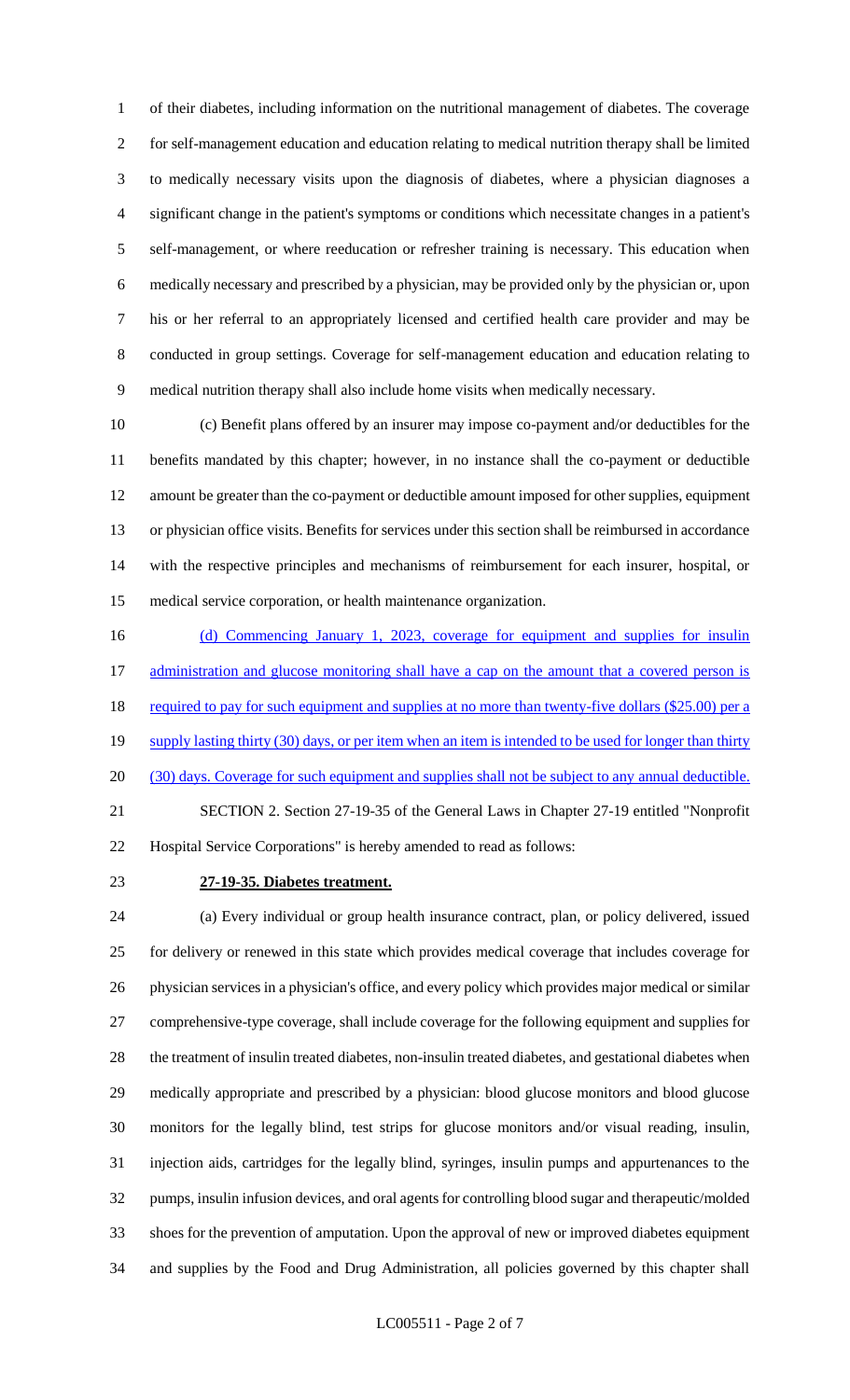guarantee coverage of new diabetes equipment and supplies when medically appropriate and prescribed by a physician. The policies shall also include coverage, when medically necessary, for diabetes self-management education to ensure that persons with diabetes are instructed in the self- management and treatment of their diabetes, including information on the nutritional management of diabetes. The coverage for self-management education and education relating to medical nutrition therapy shall be limited to medically necessary visits upon the diagnoses of diabetes, where a physician diagnosis a significant change in the patient's symptoms or conditions which necessitate changes in a patient's self-management, or where reeducation or refresher training is necessary. This education, when medically necessary and prescribed by a physician, may be provided only by the physician or upon his or her referral by an appropriately licensed and certified health care provider and may be conducted in group settings. Coverage for self-management education and education relating to medical nutrition therapy shall also include home visits when medically necessary.

 (b) Benefit plans offered by a hospital service corporation may impose copayment and/or deductibles for the benefits mandated by this chapter, however, in no instance shall the copayment or deductible amount be greater than the copayment or deductible amount imposed for other supplies, equipment, or physician office visits. Benefits for services under this chapter shall be reimbursed in accordance with the respective principles and mechanisms of reimbursement for each insurer, hospital, or medical service corporation, or health maintenance organization.

 (c) Commencing January 1, 2023, coverage for equipment and supplies for insulin administration and glucose monitoring shall have a cap on the amount that a covered person is 22 required to pay for such equipment and supplies at no more than twenty-five dollars (\$25.00) per a supply lasting thirty (30) days, or per item when an item is intended to be used for longer than thirty 24 (30) days. Coverage for such equipment and supplies shall not be subject to any annual deductible. SECTION 3. Section 27-20-30 of the General Laws in Chapter 27-20 entitled "Nonprofit Medical Service Corporations" is hereby amended to read as follows:

## **27-20-30. Diabetes treatment.**

 (a) Every individual or group health insurance contract, plan, or policy delivered, issued for delivery or renewed in this state which provides medical coverage that includes coverage for physician services in a physician's office, and every policy which provides major medical or similar comprehensive-type coverage, shall include coverage for the following equipment and supplies for the treatment of insulin treated diabetes, non-insulin treated diabetes, and gestational diabetes when medically appropriate and prescribed by a physician: blood glucose monitors and blood glucose monitors for the legally blind, test strips for glucose monitors and/or visual reading, insulin,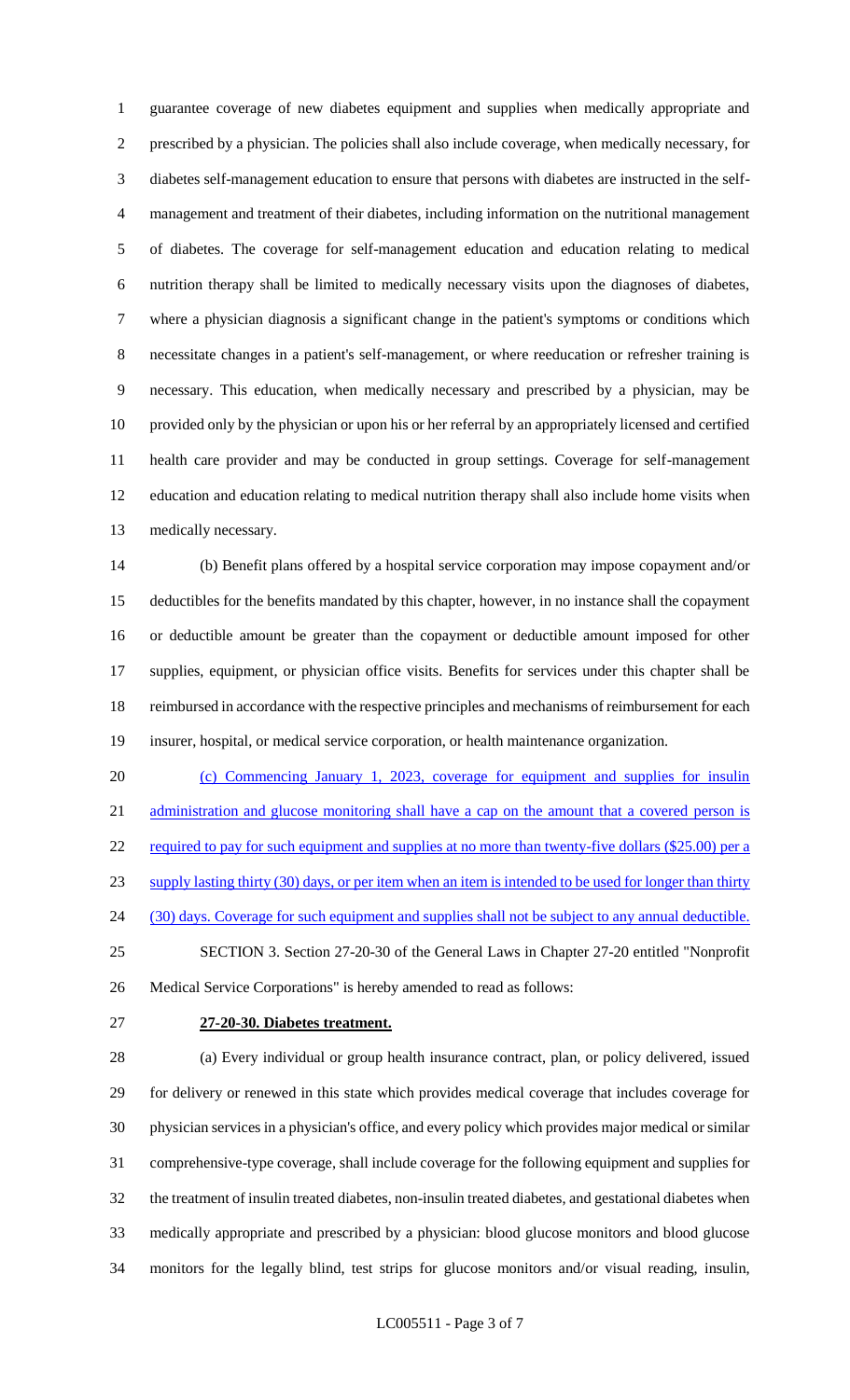injection aids, cartridges for the legally blind, syringes, insulin pumps, and appurtenances to the pumps, insulin infusion devices, and oral agents for controlling blood sugar and therapeutic/molded shoes for the prevention of amputation. Upon the approval of new or improved diabetes equipment and supplies by the Food and Drug Administration, all policies governed by this chapter shall guarantee coverage of new diabetes equipment and supplies when medically appropriate and prescribed by a physician. These policies shall also include coverage, when medically necessary, for diabetes self-management education to ensure that persons with diabetes are instructed in the self-management and treatment of their diabetes, including information on the nutritional management of diabetes. The coverage for self-management education and education relating to medical nutrition therapy shall be limited to medically necessary visits upon the diagnosis of diabetes, where a physician diagnosis a significant change in the patient's symptoms or conditions which necessitate changes in a patient's self-management, or where reeducation or refresher training is necessary. This education, when medically necessary and prescribed by a physician, may be provided only by the physician or, upon his or her referral, to an appropriately licensed and certified health care provider, and may be conducted in group settings. Coverage for self- management education and education relating to medical nutrition therapy shall also include home visits when medically necessary.

 (b) Benefit plans offered by a hospital service corporation may impose copayment and/or deductibles for the benefits mandated by this chapter, however, in no instance shall the copayment or deductible amount be greater than the copayment or deductible amount imposed for other supplies, equipment, or physician office visits. Benefits for services under this chapter shall be reimbursed in accordance with the respective principles and mechanisms of reimbursement for each insurer, hospital, or medical service corporation, or health maintenance organization.

 (c) Commencing January 1, 2023, coverage for equipment and supplies for insulin administration and glucose monitoring shall have a cap on the amount that a covered person is 26 required to pay for such equipment and supplies at no more than twenty-five dollars (\$25.00) per a 27 supply lasting thirty (30) days, or per item when an item is intended to be used for longer than thirty 28 (30) days. Coverage for such equipment and supplies shall not be subject to any annual deductible. SECTION 4. Section 27-41-44 of the General Laws in Chapter 27-41 entitled "Health Maintenance Organizations" is hereby amended to read as follows: **27-41-44. Diabetes treatment.**

 (a) Every individual or group health insurance contract, plan, or policy delivered, issued for delivery or renewed in this state which provides medical coverage that includes coverage for physician services in a physician's office and every policy which provides major medical or similar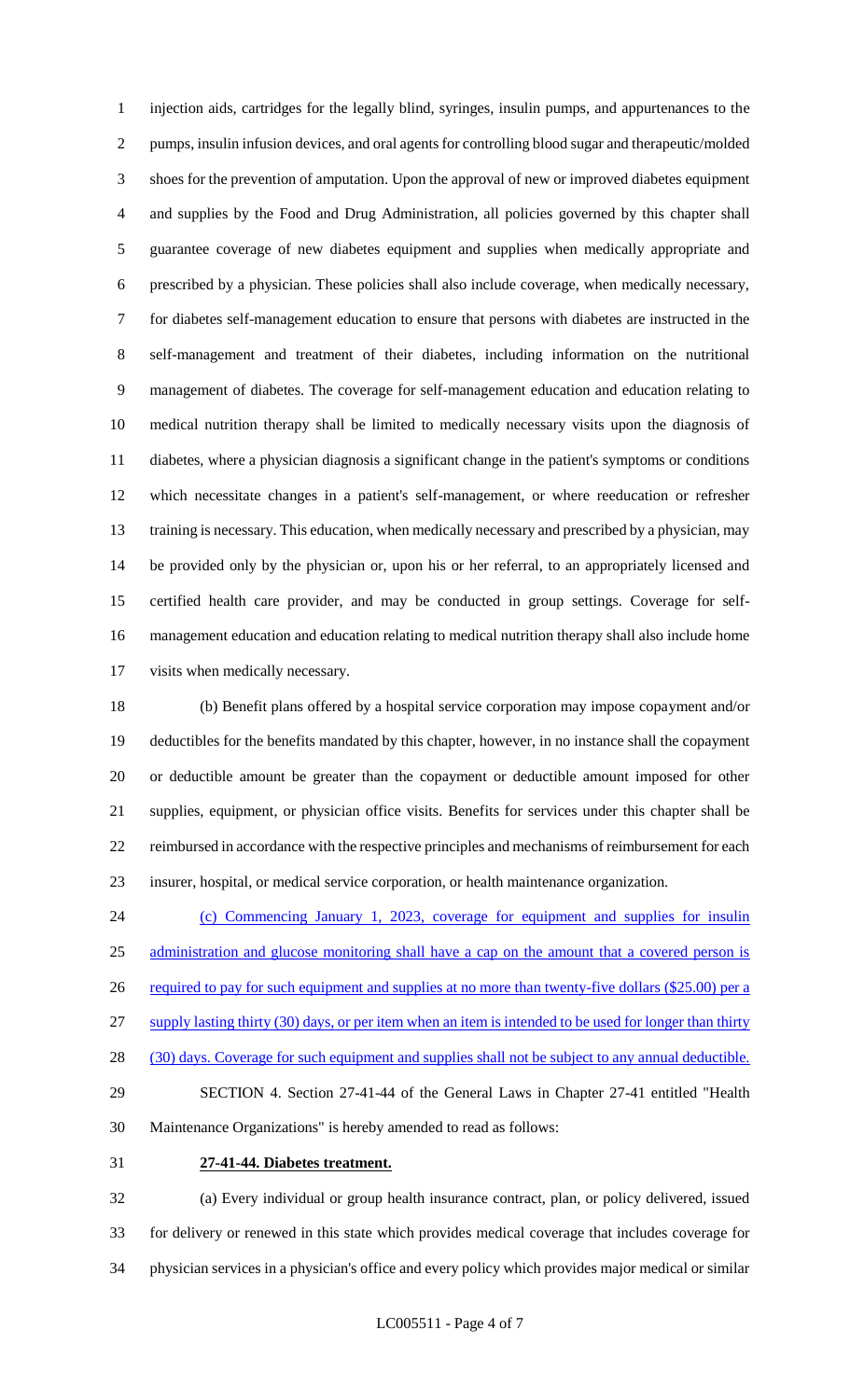comprehensive-type coverage shall include coverage for the following equipment and supplies for the treatment of insulin treated diabetes, non-insulin treated diabetes, and gestational diabetes when medically appropriate and prescribed by a physician blood glucose monitors and blood glucose monitors for the legally blind, test strips for glucose monitors and visual reading, insulin, injection aids, cartridges for the legally blind, syringes, insulin pumps and appurtenances to them, insulin infusion devices, oral agents for controlling blood sugar and therapeutic/molded shoes for the prevention of amputation. Upon the approval of new or improved diabetes equipment and supplies by the Food and Drug Administration, all policies governed by this chapter shall guarantee coverage of this new diabetes equipment and supplies when medically appropriate and prescribed by a physician. These policies shall also include coverage, when medically necessary, for diabetes self-management education to ensure that persons with diabetes are instructed in the self- management and treatment of their diabetes, including information on the nutritional management of diabetes. This coverage for self-management education and education relating to medical nutrition therapy shall be limited to medically necessary visits upon the diagnosis of diabetes, where a physician diagnoses a significant change in the patient's symptoms or conditions which necessitate changes in a patient's self-management, or where reeducation or refresher training is necessary. This education, when medically necessary and prescribed by a physician, may be provided only by the physician or, upon his or her referral to an appropriately licensed and certified health care provider and may be conducted in group settings. Coverage for self-management education and education relating to medical nutrition therapy shall also include home visits when medically necessary.

 (b) Benefit plans offered by a health maintenance organization may impose copayment and/or deductibles for the benefits mandated by this chapter. However, in no instance shall the copayment or deductible amount be greater than the copayment or deductible amount imposed for other supplies, equipment, or physician office visits. Benefits for services under this chapter shall be reimbursed in accordance with the respective principles and mechanisms of reimbursement for each insurer, hospital, or medical service corporation, or health maintenance organization.

 (c) Commencing January 1, 2023, coverage for equipment and supplies for insulin 29 administration and glucose monitoring shall have a cap on the amount that a covered person is 30 required to pay for such equipment and supplies at no more than twenty-five dollars (\$25.00) per a 31 supply lasting thirty (30) days, or per item when an item is intended to be used for longer than thirty 32 (30) days. Coverage for such equipment and supplies shall not be subject to any annual deductible.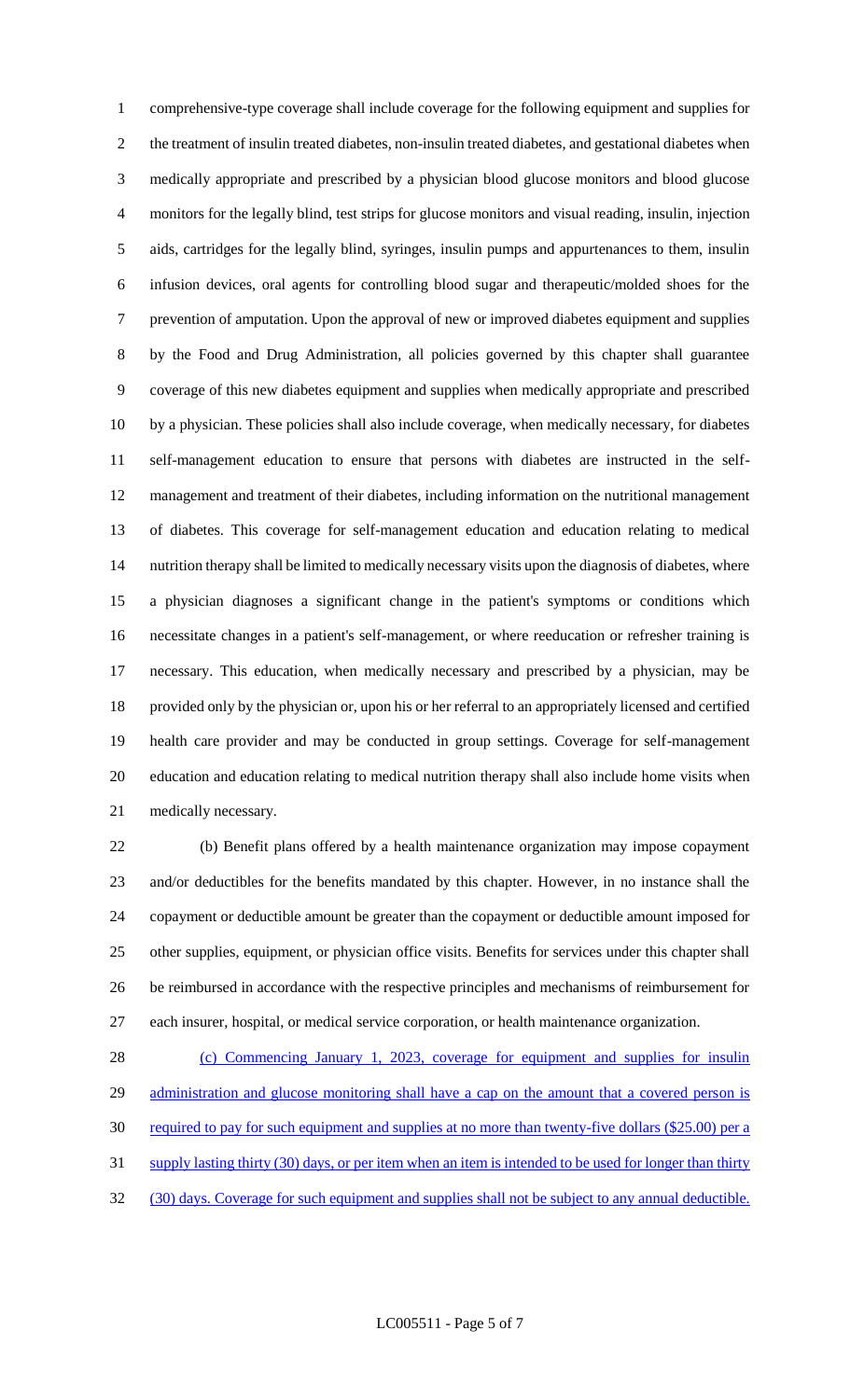1 SECTION 5. This act shall take effect upon passage.

#### $=$ LC005511  $=$